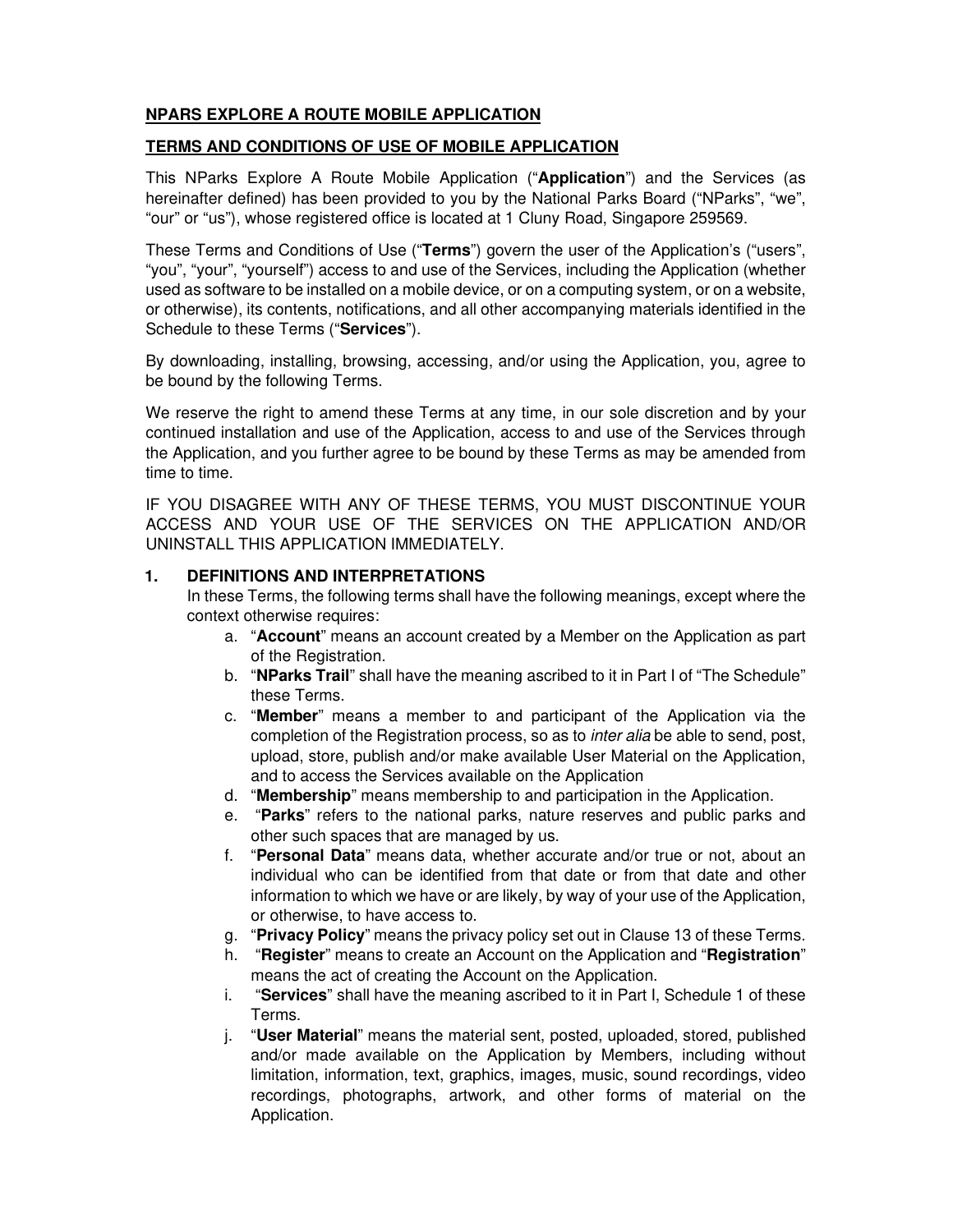### **2. ELIGIBILITY OF MEMBER**

- a. You must be twelve (12) years of age and above (as of the time of your downloading, installing, browsing, accessing and/or use of the Application) in order to use this Application and to fill in the Registration.
- b. If you are younger than eighteen (18) years of age, you should review these Terms with your parent or guardian to ensure that you understand these Terms.
- c. We may from time to time in our absolute discretion decide on the eligibility of any particular Member or a class of Members and may further, in our absolute discretion, deem a particular Member or class of Members to be ineligible for the use of the Application

# **3. RULES ABOUT USE OF THE APPLICATION**

- a. The use of any of the Services, the Application through the Services and/or the Application, including all materials made available on or through the Services, is owned by and/or licensed to and/or managed and/or controlled by NParks.
- b. Subject to these Terms, we grant you a non-exclusive and non-transferable right to access and use the Services and the Application for non-commercial, personal and internal use only. The Services and the Application must not be used for business purposes.
- c. The Services and/or the Application are intended solely for the use of users who access the Services and/or the Application in the Republic of Singapore. If you access the Services and/or the Application outside the territorial boundaries of the Republic of Singapore, we make no representation that the Services made on the Application are available or otherwise suitable for use outside of the Republic of Singapore.
	- i. Notwithstanding the above, if you access the Application and/or the Services on the Application from locations outside Singapore, you agree to do so on your own initiative, at your own risk and you further agree to be fully responsible for the consequences and for compliance with all applicable laws.
- d. You shall not, amongst others, de-code, modify, decompile, reverse-engineer, deconstruct, adapt, publish, redistribute, strip or sub-licence the Services and/or the Application without the prior written consent of NParks or the respective Third Parties.
- e. You shall not cache or hyperlink any part of the Services and/or the Application unless prior permission is granted to you by NParks, in which case, shall constitute your acceptance of these Terms and all amendments thereto. If you do not accept these Terms, you must immediately discontinue linking to or framing of any part of the Services and/or the Application.
- f. You shall not interfere or attempt to interfere with the provision of Services and/or the operation of the Application by us or otherwise do anything which imposes a load on NParks' servers beyond its operating capacity.
- g. We reserve the right to:
	- i. Update or modify the Services and/or the Application from time to time;
	- ii. Deny or restrict access to or use of the Services and/or the Application by you or any other person without providing any reasons whatsoever;
	- iii. Prevent you from using the Application and/or the Service;
	- iv. Discontinue the Services and/or the Application at any time without notice or liability to you whatsoever, upon which, all rights (including any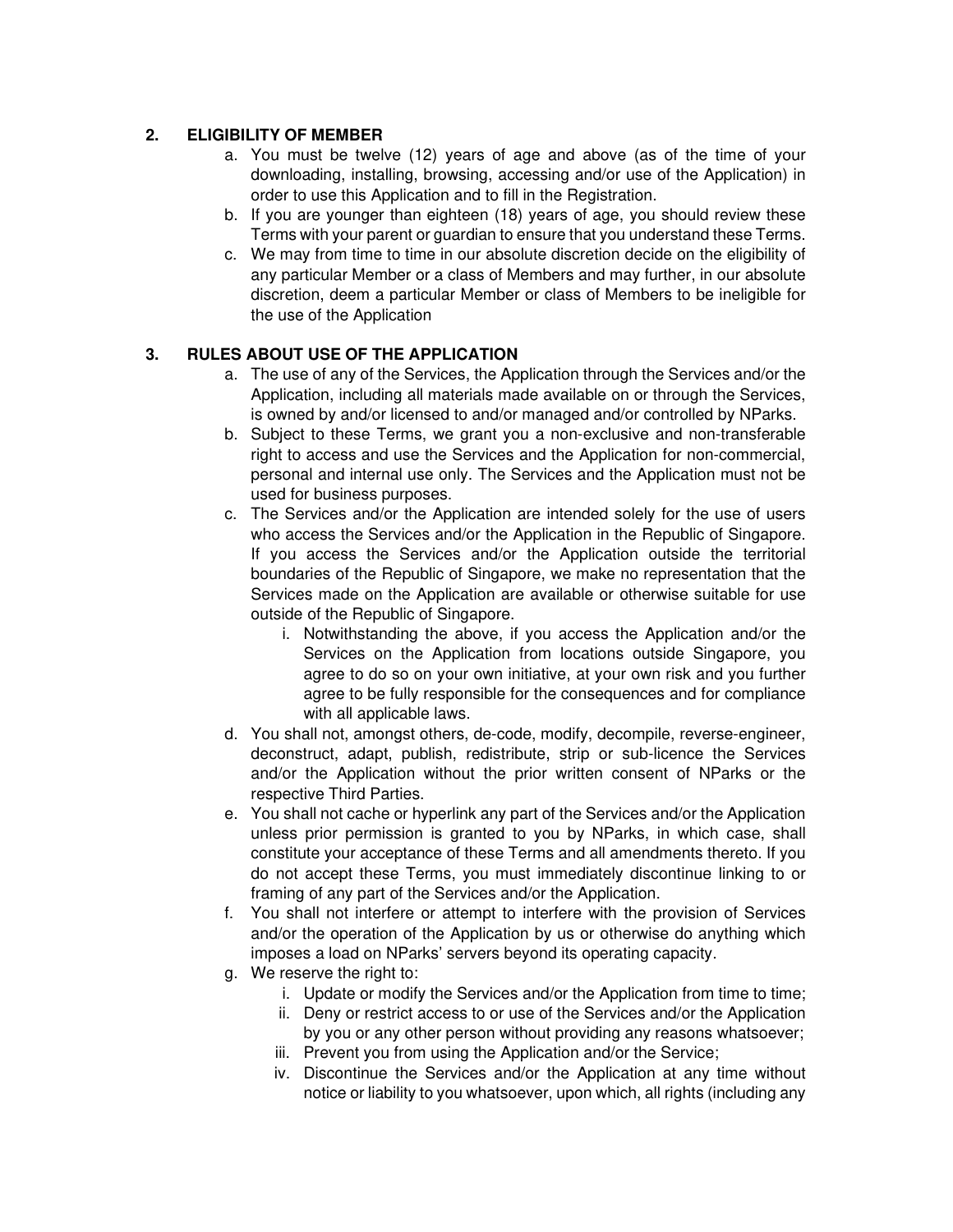licence granted to you to use the Services and/or the Application) shall be terminated immediately.

- h. The provision of the Services and the Application does not include the provision of a mobile telephone or handheld device or other necessary equipment to access the Application or the Services. To use the Services and/or the Application, you will require Internet connectivity and/or telecommunication links. In this respect, you acknowledge that the terms of agreement with your respective mobile network provider ("**Mobile Provider**") will continue to apply when using the Application, and that there may be charges charged to you by the Mobile Provider for access to the Internet and/or telecommunication links when using the Application and/or the Services. You agree to accept responsibility for any such charges that may arise.
- i. We will use reasonable endeavours to correct any errors or omissions relating to the Services and/or the Application as soon as practicable after being notified of them. However, at no time do we guarantee that the Services and/or the Application will be free of faults, and we further do not accept any liability for any such faults, errors or omissions.
- j. We do not warrant that your use of the Services and/or the Application will be uninterrupted, neither do we warrant that any messages, commands or executions carried out or transmitted through the Services and/or the Application will be performed in an accurate, reliable or timely manner or at all.
- k. We do not provide any guarantee or warranty that the Services and/or the Application are free from viruses, system glitches or any other issues which may have a deleterious effect on your mobile telephone, handheld device and/or equipment.
- l. We reserve the right to change, modify, substitute, suspend or remove the Services and/or the Application or any component or part thereof at any time without prior notice to you, and for any reason whatsoever.
- m. Your access to the Application and/or the Services may also be occasionally restricted to allow for repairs, maintenance or the introduction of new facilities or services. We will attempt to restore such access as soon as we reasonably can. For the avoidance of doubt, we reserve the right to withdraw any material or the Services from the Application at any time.

# **4. USE OF THE APPLICATION AS A MEMBER**

- a. As a condition of your use of the Application, you are required to provide us with current, accurate, truthful and complete information about yourself during Registration.
- b. You warrant that all information provided at the time of Registration and as set out in your Account is true, complete and accurate.
- c. You shall promptly inform us of any changes relating to your information by updating your Account.
- d. If there are grounds or reasons for us to believe that the information which you have provided to us is not current, inaccurate, incomplete, false or misleading, then we reserve the right to suspend and/or terminate your Membership
- e. Notwithstanding and without prejudice to any other terms set out in these Terms, we may, at any time in our sole discretion and without notice to you and without assigning any reason to you: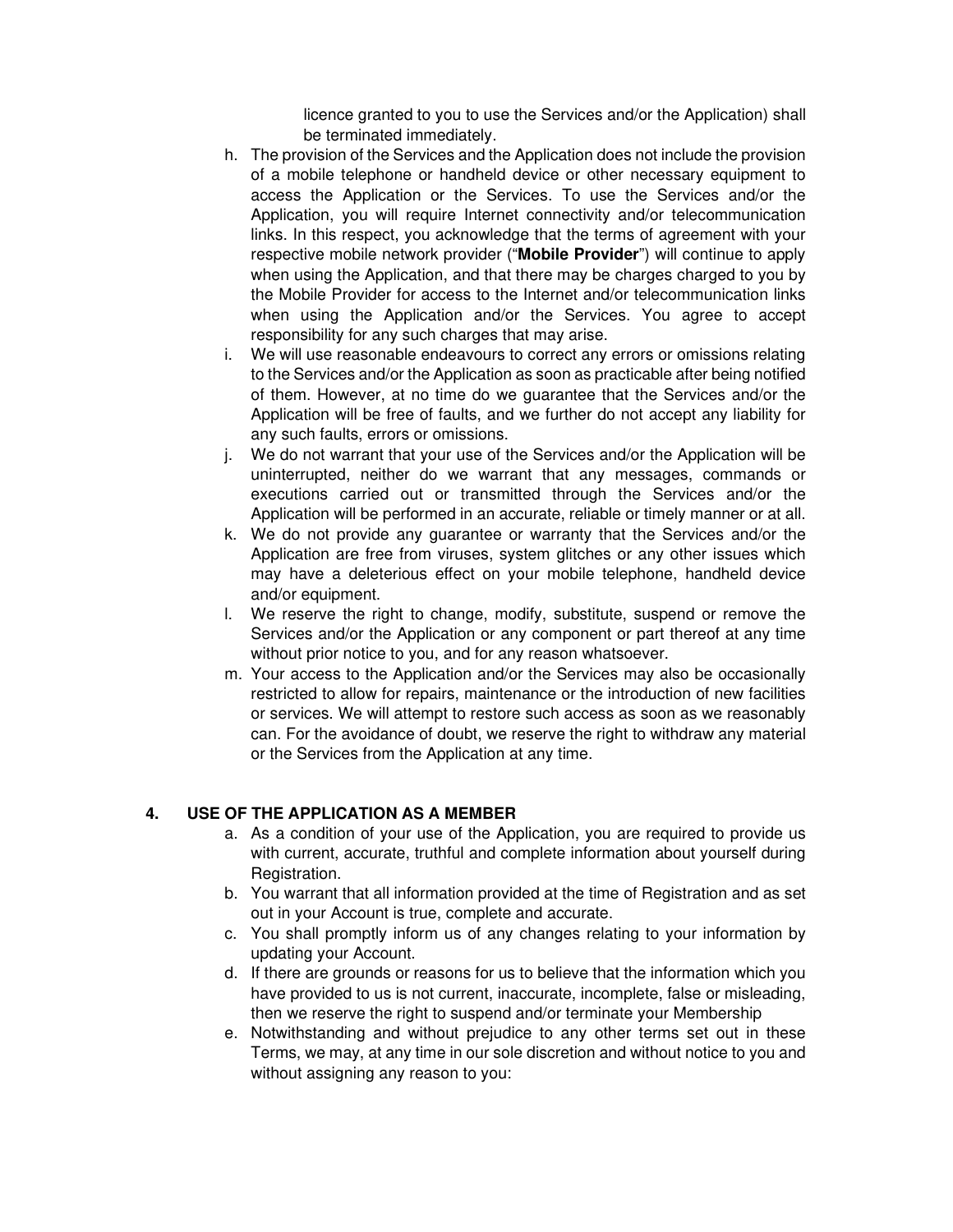- i. Suspend or terminate your Membership and/or access to the Application, regardless of whether there has been any breach of these Terms by you;
- ii. Amend, restrict, suspend, augment or terminate all or any of the benefits, services, facilities and privileges enjoyed by you in connection with your Membership.

# **5. USE OF THIRD PARTY SOFTWARE**

- a. The Service may require, enable or facilitate access to or use of software or service of a third party ("**Third Party**"), in which case, there will be terms of use by the third party software or service ("**Third Party Terms**") that bind you. Examples of these third party software or services are set out in the Schedule.
- b. By using the Services and the Application, you are deemed to have taken notice of the Third Party Terms. In particular, you are deemed to have taken notice of any terms that NParks is required to notify you pursuant to the Third Party Terms, and you agree to be bound by all the obligations in the Third Party Terms which are applicable to you as the end user.
- c. If the Third Party Terms require you to agree to enter into an agreement with the Third Party, then you shall agree to enter into such an agreement and be bound by these Third Party Terms.
- d. Some Third Party Terms grant the Third Party, or require us to grant the Third Party, direct rights of enforcement of these Terms as a third party beneficiary, against you. Such Third Party Terms are deemed to have been incorporated into these Terms, and you hereby agree to grant such Third Parties such direct rights of enforcement against you.
- e. You agree to indemnify and hold NParks harmless against all claims, actions, liabilities, losses, damages, costs or expenses (including legal costs on an indemnity basis) howsoever arising out of or in connection with your access or use of the aforesaid third party software or services or your non-compliance with the Third Party Terms which causes NParks to breach any of the Third Party Terms.
- f. To avoid doubt, without prejudice to clause 7(d), if there is any inconsistency between the Terms and the Third Party Terms, the latter shall prevail provided that nothing in the Third Party Terms increases the liability of NParks beyond that stated in Clause 9.

# **6. USER MATERIAL**

- a. By submitting the User Material via the Application, you represent that you are the owner of the Material, or have proper authorisation, capacity, rights, and/or permission from the owner of the intellectual property over the User Material to send, upload, post, store, publish, use, reproduce and distribute and/or make available the User Material on or to the Application, and to grant licenses for the use of such User Material by us.
- b. You further warrant that all User Material that has been sent, posted, uploaded, stored, published and/or made available on or to the Application by you does not infringe upon or make any unauthorised use of any trademark (whether registered or unregistered), designs (whether registered or unregistered), copyright, know-how or any other form of intellectual or proprietary property that is owned by any third party.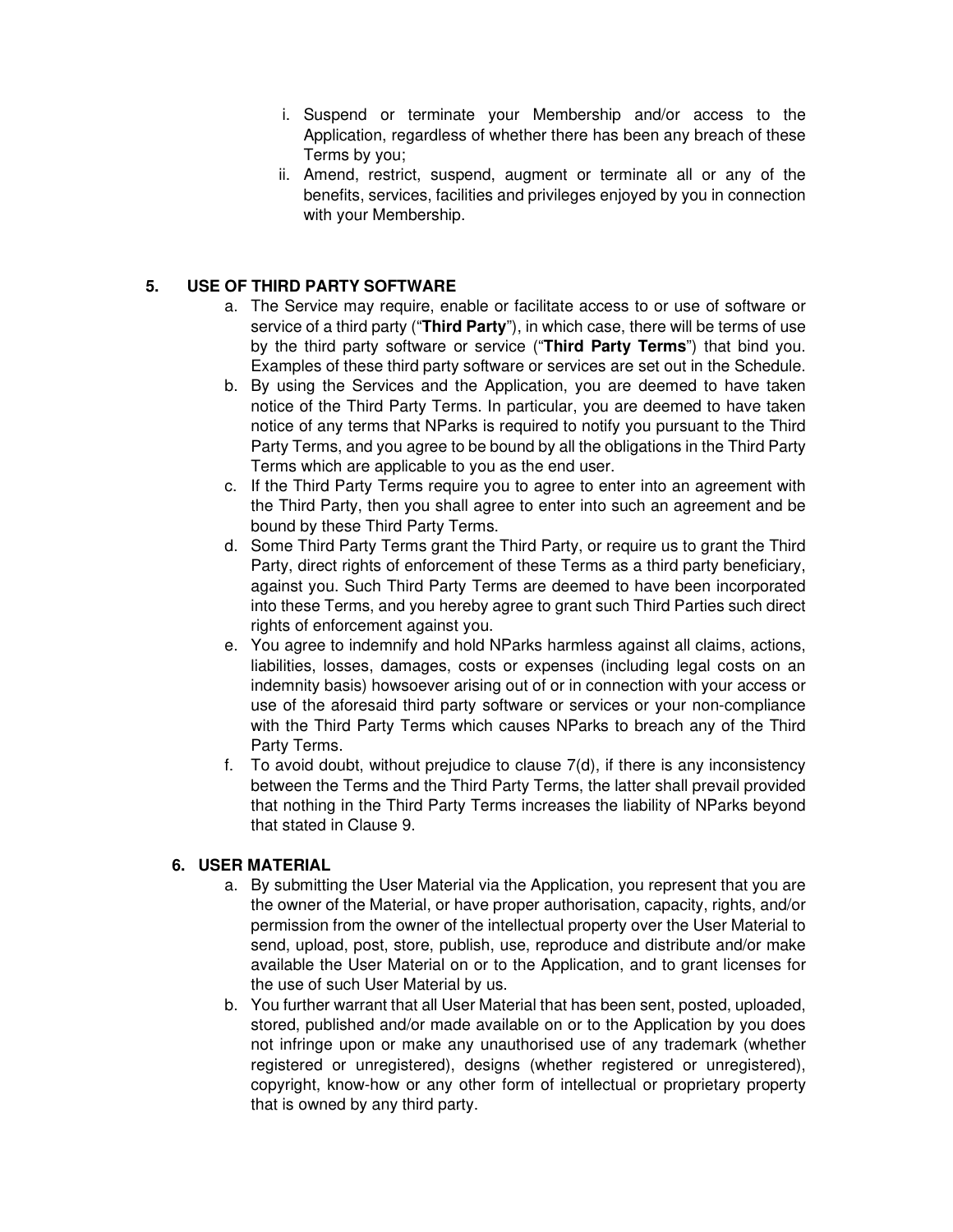- c. In the action of sending, posting, uploading, storing, publishing and/or making available any User Material on the Application:
	- i. You also hereby grant us a worldwide, perpetual, royalty-free, nonexclusive, irrevocable, transferable and sub-licensable licence to use the User Material in order for us to use, store, download, archive, print, display (whether publicly or privately), distribute, copy, reproduce, publish, post, communicate, modify, edit, translate, adapt, transmit, upload (irrespective of medium or method), combine or integrate with or incorporate into any other materials, the User Material, for our use in any manner whatsoever, including without limitation to enhance or to promote the Application, the Services and/or to promote any programme or event organised or co-organised by us.
	- ii. You also consent (whether for yourself or for and on behalf of any thirdparty) to the collection, use and disclosure by NParks of any Personal Data residing within the User Material, whether relating to you or any third party, for our use in any manner whatsoever, including without limitation to enhance or to promote the Application, the Services and/or to promote any programme or event organised or co-organised by us. To avoid doubt, this consent shall continue unless the individual (whose Personal Data is affected and resides within the User Material) gives us thirty (30) days' notice in writing to withdraw such consent.
- d. There shall be no obligation and nothing in these Terms shall impose such obligation on NParks or require NParks to monitor, control, filter, review, screen, remove, interfere or edit User Material uploaded on to the Application.
	- i. Notwithstanding the generality of the foregoing, we reserve the right, at any time and at our sole discretion, to take down, remove, delete, modify, replace, control, filter, review, screen, interfere or edit User Material, whether temporarily or permanently, and irrespective of whether we have received any information, notice, request, feedback, complaint or objection from any person pertaining to such User Material, and in doing so, shall not be liable in any way whatsoever to any other Member of the site, including you.
	- ii. You further acknowledge that notwithstanding the provisions of these Terms, any User Material which you have sent, posted, uploaded, stored, published and/or made available on the Application may be used by any other Member of the Application, and that we do not supervise or monitor or have any control over the conduct, activity or views of any Member using the Application, or the access to or use in any manner of the Application or any User Material by a Member.
- e. Use of the Services and the Application may require you to allow access by the Service to certain functions of your device, such as push notifications (clause 9), sharing your location (clause 9), or the collection of data from you in connection with the user of the Service and the Application (clause 12). Your use of the Services shall constitute your consent to the access by the Services of such functions of your device as may be reasonably required by the Services.

#### **7. RESTRICTIONS ON USE OF APPLICATION**

a. You agree not to use the Services or the Application (including without limitation the NParks Intellectual Property and the User Material), nor permit anyone to use the Services or the Application: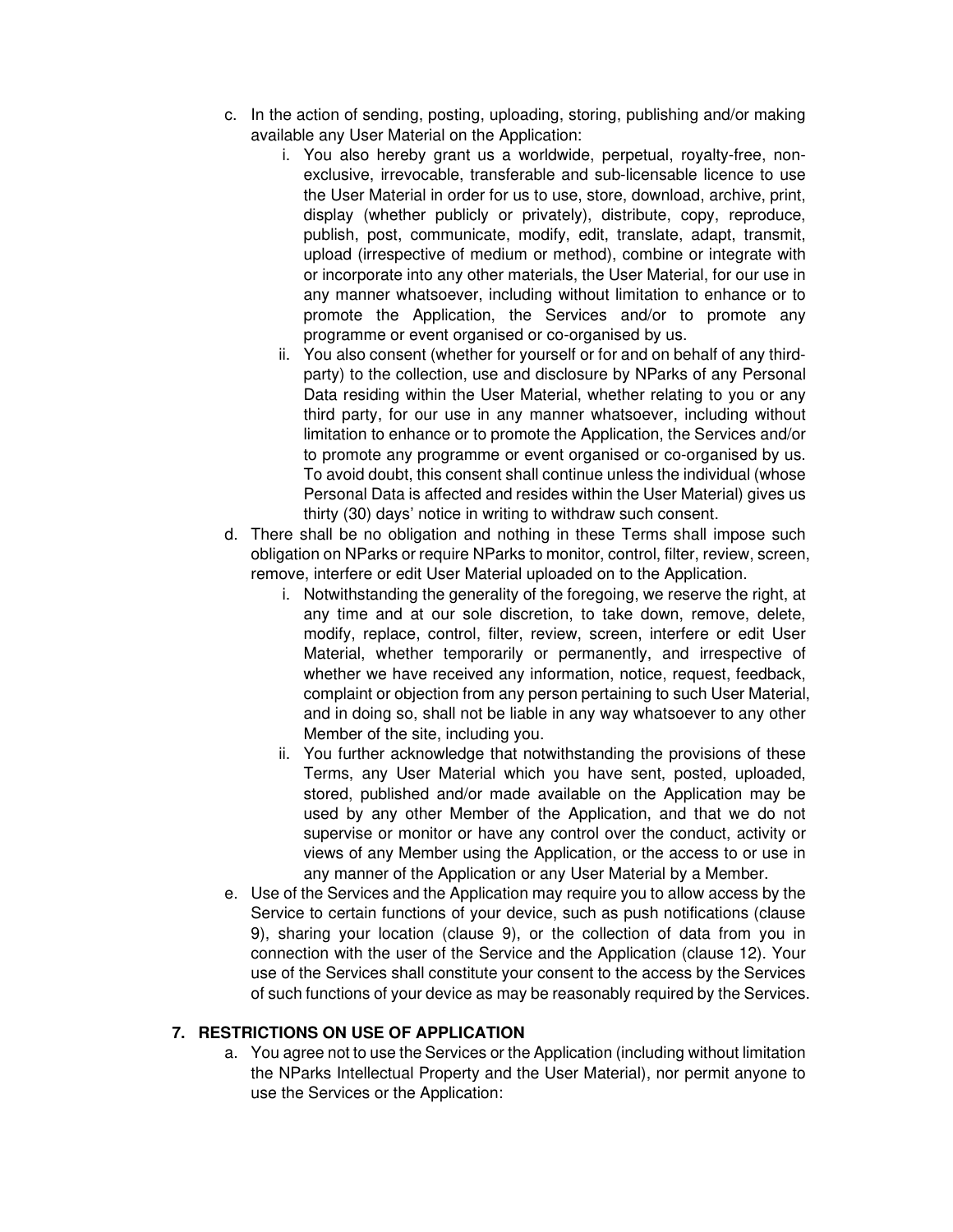- i. in order to send, post, upload, store, publish and/or make available on or to the Application and/or the Services any material (including without limitation User Material) which is in breach of confidence, intellectual property rights, publicity or privacy or any other third party rights, in contempt of court, or which is against the public order and safety or inimical to the interests of the Republic of Singapore;
- ii. in order to incite discrimination, bigotry, physical harm and/or hatred, against any ethnic, religious or any other minority or is calculated to adversely affect any individual, group or entity;
- iii. in order to cause annoyance, inconvenience or anxiety;
- iv. in order to send, post, upload, store, publish and/or make available material (including without limitation User Material) which is offensive or of an indecent, obscene, bullying, harassing, embarrassing, menacing, blasphemous, defamatory, uncivil, harassing, distasteful, discriminatory, obscene, graphic, sexually explicit, unlawful and/or harmful character; in order to commit any, or in furtherance of any fraudulent purpose, which shall include sending, posting, uploading, storing, publishing and/or making available on or to the Application and/or the Services any content, message or communication prohibited by law;
- v. in order to impersonate another person or entity, or falsify or delete any author attributions or labels of the origin or source of any content;
- vi. to promote illegal or unlawful activities;
- vii. to promote information that you know is deceptive, false or misleading;
- viii. to transmit any viruses, worms, bugs, defects, script, Trojan horses or any other item of a destructive nature;
- ix. in order to send or receive material which you have not obtained any necessary licence and/or approval to send and/or receive, including all confidential material or material which misuses trademarks, and/or
- x. for any other purpose other which the Services and the Application was designed for or intended to be used.

#### **8. DISCLAIMER AND EXCLUSION OF LIABILITY**

- a. The Services and the Application are provided on an "as available, as-is" basis without any warranties of any kind. NParks does not make any representations or warranties of any kind whatsoever in relation to the Services and the Application, and does so to the fullest extent permitted by law.
- b. Further, to the fullest extent permitted by law, NParks disclaims all express, implied and/or statutory warranties of any kind to you or to any third party, whether arising from usage, operation of law or otherwise, and such disclaimer shall extend to but shall not be limited to:
	- i. Your use of the Services and/or access to the Application;
	- ii. Any disruption to the use of the Application and/or loss of the Services, regardless of how such disruption or loss was caused; and/or
	- iii. Any inaccuracy, incompleteness, delay or interruption of the Services or any errors or omissions in the transmission of the Services on the Application.
- c. NParks makes no representation or warranty in relation to any other products, software, materials and/or services not provided or owned by NParks but for which the Services and/or the Application requires the use of or functioning of or the provision of in order for the Services and/or the Application to be operational. To avoid doubt, NParks makes no representation or warranty in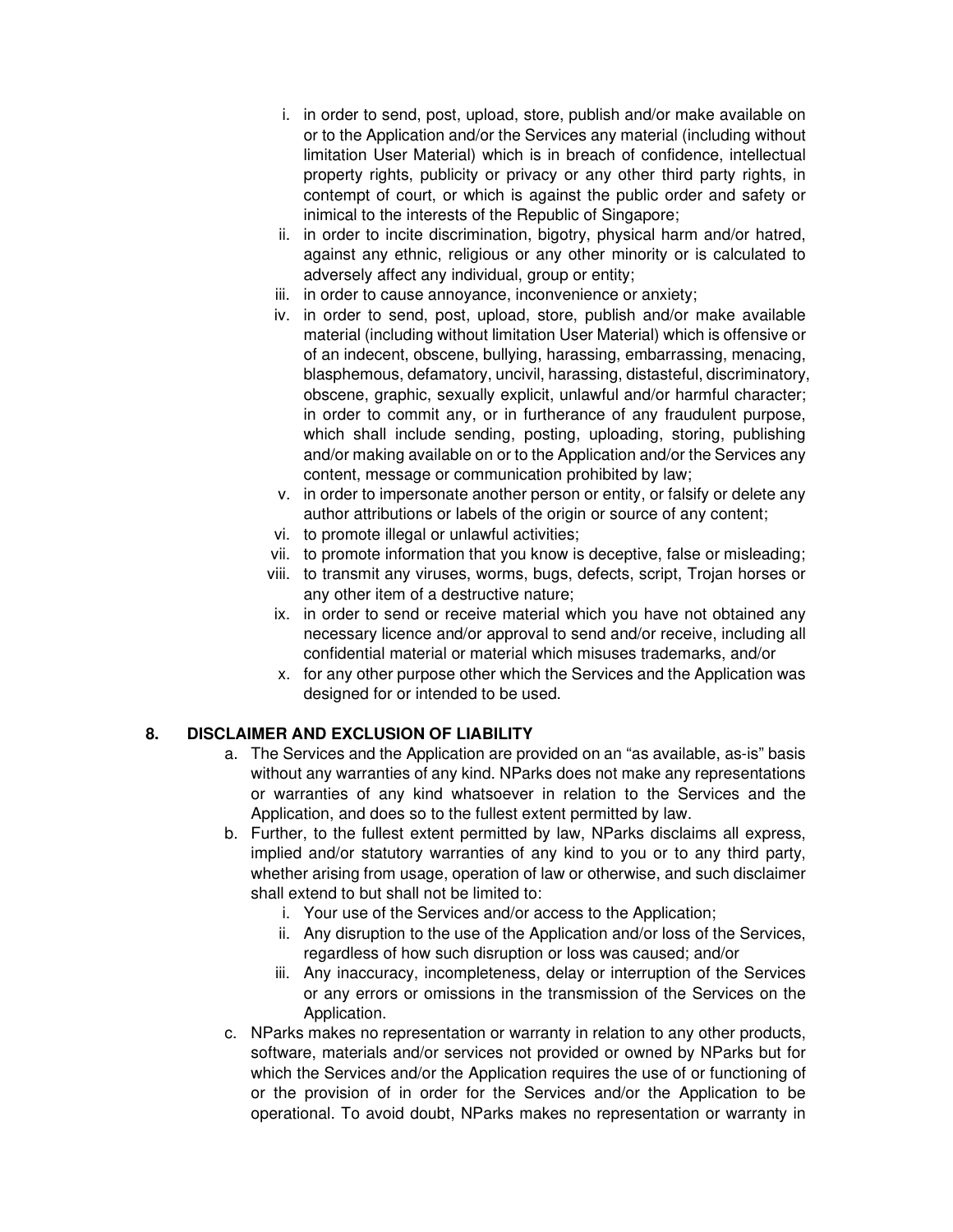relation to the timeliness, reliability, quality, fitness for purpose, accuracy or suitability of these other products, software, materials and/or services.

- d. You agree and understand that any use that you make of the User Material on the Application and/or the Services (whether or not uploaded by you) is at your own risk. NParks does not make any representations or warranties whatsoever and hereby disclaims all express, implied, and statutory warranties of any kind to your or any third party, whether arising from usage or custom or trade or by operation of law or otherwise, in respect of any and all of the User Material available through the Application or the Services.
- e. To avoid doubt, the Application and the Services provided by NParks shall not be relied on by you in order to claim or assert any form of legitimate expectation on the part of NParks, regardless of whether it arises out of NParks' duties and functions as a statutory board or not.
- f. For the avoidance of doubt, NParks shall not be liable to you or any third party whatsoever (whether arising directly or indirectly or whether arising out of punitive, special, general, consequential damages, loss of goodwill, loss of reputation, income, revenue and/or profits, loss of data, or damage to your mobile device) as a result or consequence of:
	- i. Your access to or use of the NParks Intellectual Property or User Material on the Application and/or through the Services;
	- ii. The conduct, activity or views of any other Member on the Application, or the access to or use in any manner of the Site or any User Material by any other User;
	- iii. NParks taking down, removing, deleting, modifying, editing, replacing or otherwise making unavailable any NParks Intellectual Property or any User Material, whether temporarily or permanently and without any reason whatsoever;
	- iv. Any delay or interruption in or any failure of any functionality offerd on the Application or through the Services, or any delay or interruption or failure in the transmission of any data or material (including any NParks Intellectual Property or any User Material), howsoever caused;
	- v. Any permanent or temporary cessation of access to the Application and/or the Services;
	- vi. Any decision made or action taken by you or any third party in reliance upon the NParks Intellectual Property, the User Material or any other material or item available on the Application or the Services, regardless of whether NParks has been advised of the possibility of such damage or loss.

# **9. LOCATION ALERTS AND NOTIFICATIONS**

a. You agree to receive notifications, which may be pre-programmed or may be spontaneous ("Location Alerts") on the Application from NParks if you have activated the Location Services function on your mobile telephone or your telecommunications device which is utilising the Application and/or the Services.

# **10. INDEMNITY**

a. You agree to indemnify, defend and hold us harmless from and against all and any claims, actions, settlement sums, costs, losses, expenses, interests, damages and/or other liabilities (including loss of or damage to any property or injury to or death of any person or any legal fees and expenses on an indemnity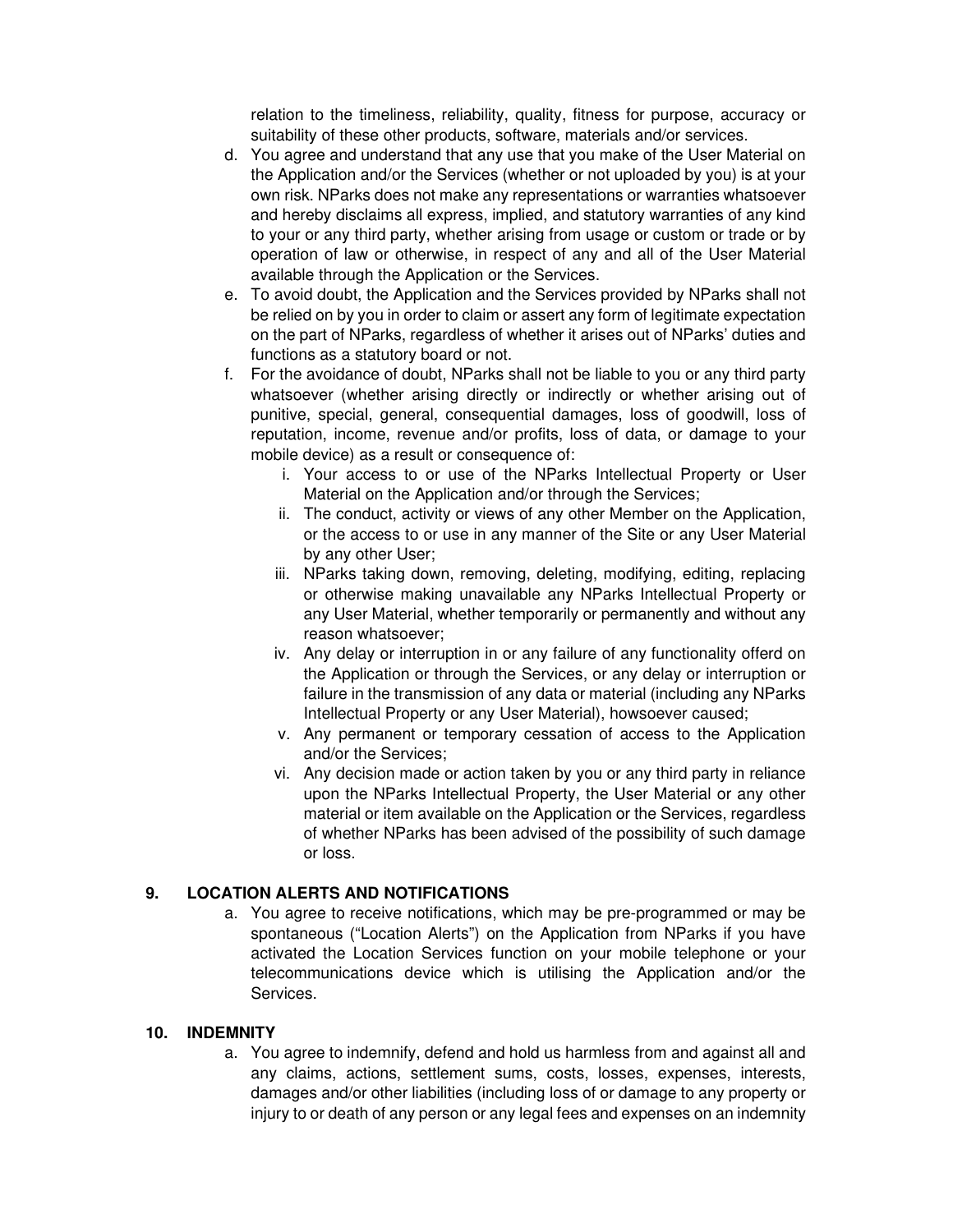basis) which are brought against us, or threatened to be brought against us, arising in any way whatsoever out of:

- i. Your use of the Services;
- ii. Your use of the Application;
- iii. Your breach of these Terms; and/or
- iv. The exercise or purported exercise of any of the rights under these Terms.

#### **11. INTELLECTUAL PROPERTY RIGHTS**

- a. All editorial content, information, photographs, illustrations, artwork and other graphic materials, names, logos and trademarks on the Application and the Services ("NParks Intellectual Property") belong to NParks or Third Parties, and are protected by the relevant copyright laws and/or international treaties and/or other laws, as the case may be.
- b. The NParks Intellectual Property (whether in whole or in part) may not be copied, reproduced, disseminated, distributed, retransmitted, sole, published, broadcasted or circulated unless expressly permitted by us or the Third Parties, as the case may be.
- c. For the avoidance of doubt, your use of the Application and the Services shall in no way and in no manner be construed as granting you, whether by implication, estoppel or otherwise, any licence or right to use any trademark or NParks Intellectual Property displayed on the Application or the Services without our express written permission, and we reserve our rights to take such action as we deem fit against you.
- d. Nothing in these Terms shall affect the ownership of intellectual property rights subsisting in the User Material.
- e. All rights not expressly granted to you are herein reserved.

#### **12. PRIVACY POLICY**

- a. There may be certain types of data from you in connection with your access to or use of the Service and/or the Application. The data includes but is not limited to:
	- i. Location data;
	- ii. Your identity;
	- iii. Your age;
	- iv. Your race;
	- v. Your gender;

and may be stored in our servers, systems or devices, or in a Third Party's servers, systems or devices, or on your device, and may be used by us or the Third Parties in order to facilitate your access to or use of the Services and/or the Application.

- b. If you provide us with data that enables someone to personally identify you ("Personal Data"), you agree that:
	- i. The Personal Data may be shared between the Government of the Republic of Singapore (including its ministries, departments, organs of state) and public authorities (including statutory boards) ("Public Service Entities"); as well as Third Parties engaged solely in connection with the provision of the Services and/or the Application to you, in order to provide the Services and/or the Application to you in the most efficient and effective way, unless such sharing is prohibited by law.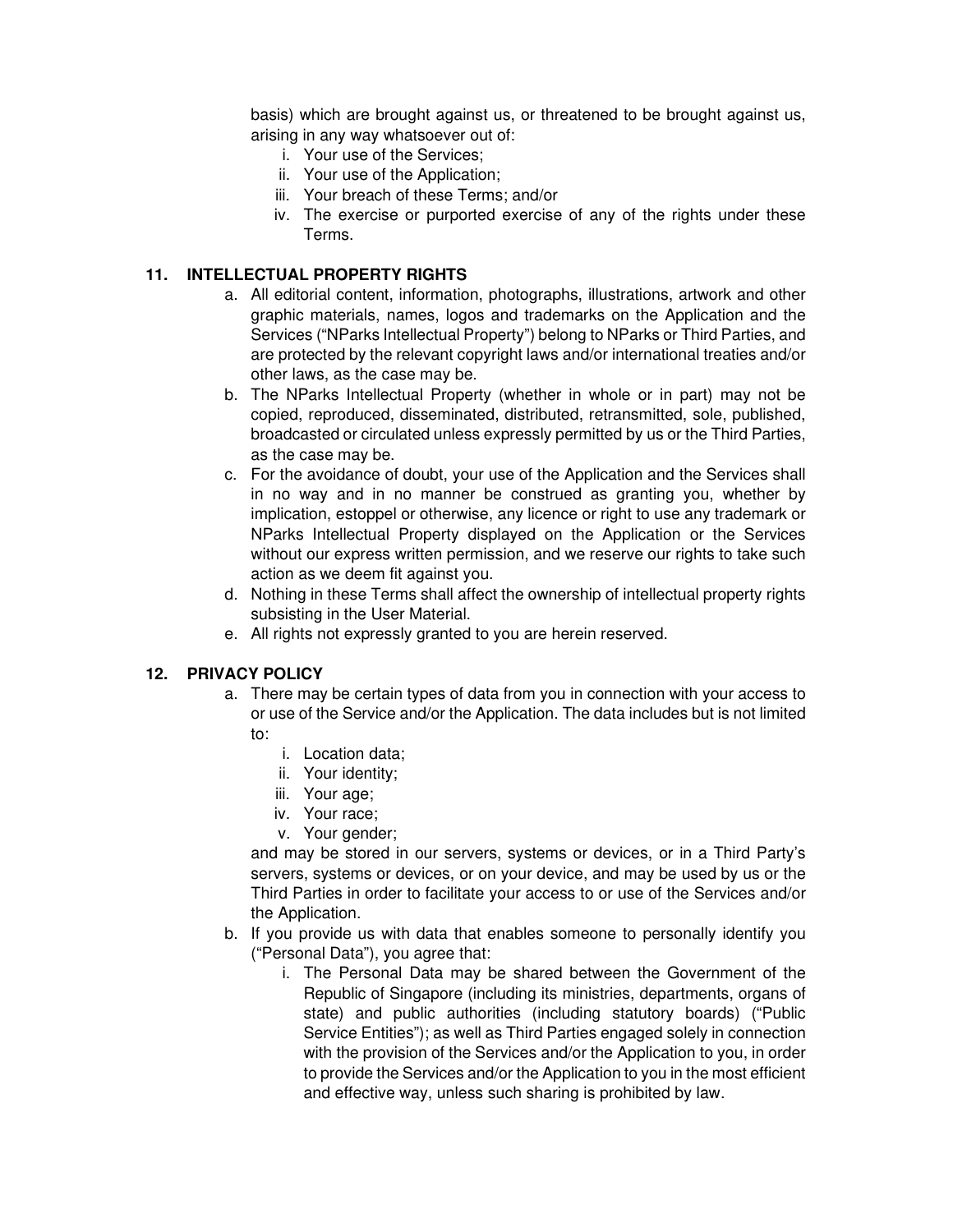- ii. Your Personal Data will not be shared with entities which are not Public Service Entities or Third Parties who are not engaged solely in connection with the provision of the Services and/or the Application, except if we are required to share the Personal Data in order to provide the Services and/or the Application to you.
- iii. The Personal Data may be used by us for the following purposes, including but not limited to:
	- 1. To respond to your queries, requests, feedback and complaints;
	- 2. To verify your identity for the purposes of processing your application for Membership and servicing your Account;
	- 3. To administer and manage your Account;
	- 4. To carry out profiling and statistical analysis to improve Services provided through the Application to you;
	- 5. To communicate and provide services, products and benefits to you, including without limitation any promotions offered by business entities in the Parks, or any programmes, events or activities conducted at any Parks (whether organised by NParks or not);
	- 6. To conduct interviews, surveys, consumer and market related research, understanding and determining preferences of users of the Parks and demographics, in order for NParks to review, develop and/or improve user experiences in Parks;
	- 7. To inform you via email, mail, SMS, fax, Whatsapp, voice calls or any other means of communication about and/or in relation to the Application, the Services and/or programmes, events or activities in the Parks.
- c. Notwithstanding clause  $14(b)(ii)$  above, we may in our sole discretion from time to time share aggregated, non-personally-identifiable information with third parties such as our marketing partners and/or our business partners, in order for NParks to review, develop and/or enhance the Application and/or the Services and/or improve user experiences in Parks.
- d. We will use our best endeavours to ensure that your Personal Data (Including all electronic storage and transmission of such Personal Data) is secured with appropriate security technologies.
- e. In the event that the collection, use or disclosure by us of Personal Data residing within the User Material is permitted by law without the need to obtain your consent or the consent of the individual whose Personal Data resides within the User Material, such permission granted by the law shall continue to apply.
- f. Please note that you may withdraw your consent to the collection, use and disclosure of the Personal Data by providing us with reasonable notice and subject to any prevailing statutory, legal or contractual considerations, and you agree that such withdrawal of your consent may result in the Services or the Application failing to function properly, or the provision of the Services or Application being ceased. You may withdraw your consent by contacting NParks at nparks\_programmes\_events@nparks.gov.sg.
- g. We bear no responsibility for any content and privacy policies of sites owned or operated by any other party or non-Public Service Entities which may be linked on the Application or accessible through the Services.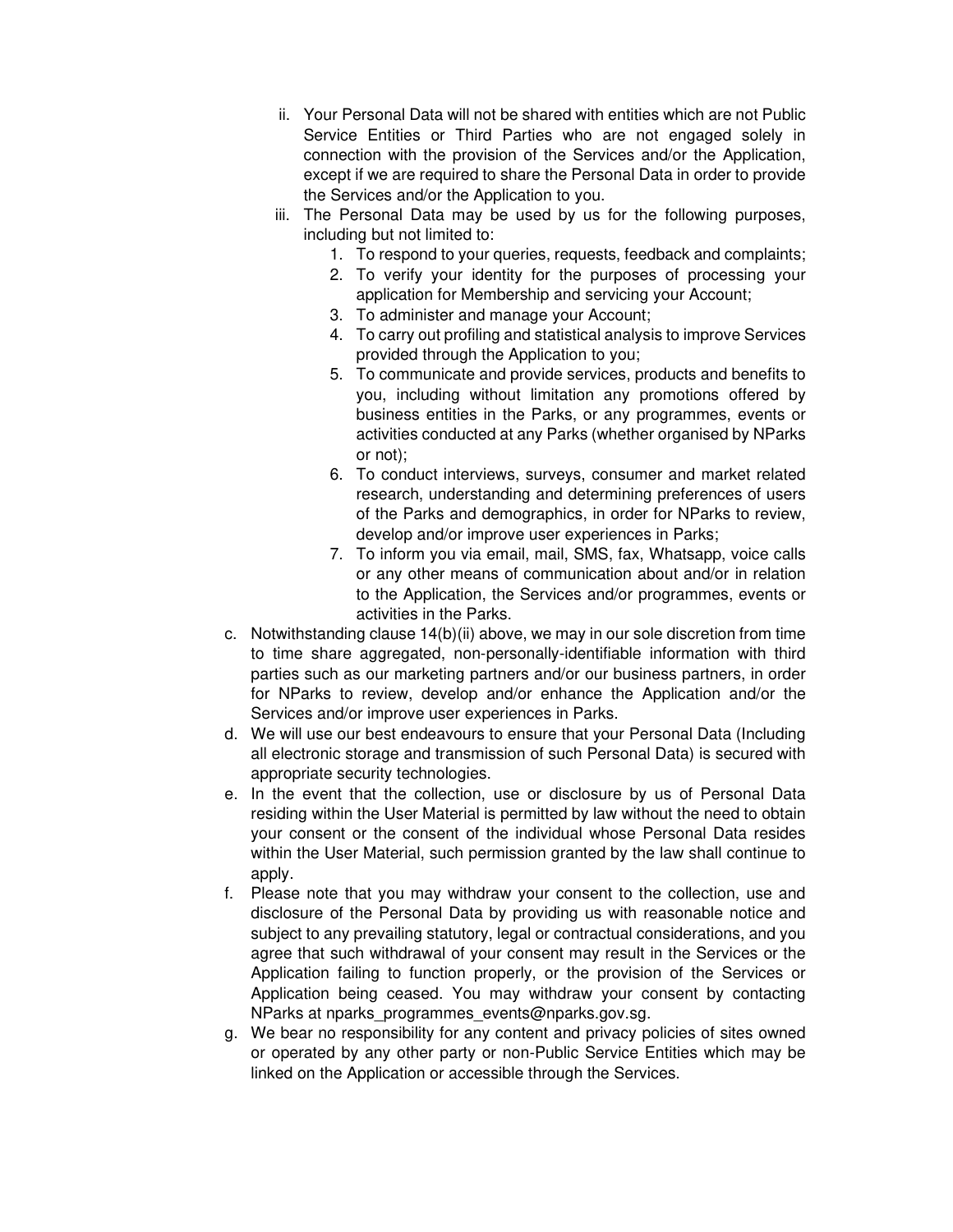# **13. APPLICABLE LAW AND JURISDICTION**

You are aware that the Application can be accessed internationally, where local technology permits. As each of these places have differing laws, and without regard to the conflicts of law principles, you agree that:

- a. By accessing this application and/or using the services that are offered through this application, you agree that the laws of the Republic of Singapore (including without limitation, the Evidence Act (Cap. 97) and the Electronic Transactions Act (No. 25 of 1998) shall govern such access and the provision of such services.
- b. You further agree to submit to the exclusive jurisdiction of the court of the Republic of Singapore in respect of any dispute arising out of and/or in connection with these Terms and/or the use of the Application.
- c. NParks may, at any time and at its sole discretion, refer the dispute referred to in clause 13(b) to arbitration:
	- i. The arbitration shall be before the Singapore International Arbitration Centre ("SIAC") and the seat of arbitration shall be in Singapore;
	- ii. The arbitration shall be in accordance with the arbitration rules of the SIAC in force as at the time of reference to SIAC, and which are deemed to be incorporated by reference in this clause 15;
	- iii. The tribunal shall consist of one (1) arbitrator;
	- iv. The language of the arbitration shall be English; and
	- v. All information, documents, submissions and any other matters relating to the arbitration shall be confidential.

#### **14. DURATION AND TERMINATION**

- a. You agree that these Terms shall remain in full force and effect for as long as you are a Member of the Application and/or use the Services.
- b. Without prejudice to any of our other rights under these Terms or at law, we may, at any time and for any reason whatsoever, upon giving of notice to you (which notice may be posted on the Application to you, or provided via email or any other mode of communication to you, or pushed down through a notification to you via the Application), terminate this agreement with you to use the Application and/or the Services and deny you access to the Application. Further, if you are found to have breached the Terms, you agree that we may take such action against you as we deem fit, including without limitation applying for injunctive relief against you.
- c. In the event of termination as set out in clause 16(b) above, you agree that you shall not and/or shall not attempt to make any use of the Application and/or the Services or any data or material available on the Application and/or the Services (including without limitation the NParks Intellectual Property and the User Material), and must destroy and/or permanently erase all copies of the data or material available on the Application in your possession, custody and/or control.
- d. Other than the provisions in these Terms which shall survive the termination of this agreement by operation of law, all provisions in these Terms that are intended to continue to apply after the termination of this agreement with you (including without limitation clause 10, 13, and 14) shall survive the termination of this agreement and shall be valid and enforceable against you.

#### **15. SPECIFIC TERMS AND CONDITIONS**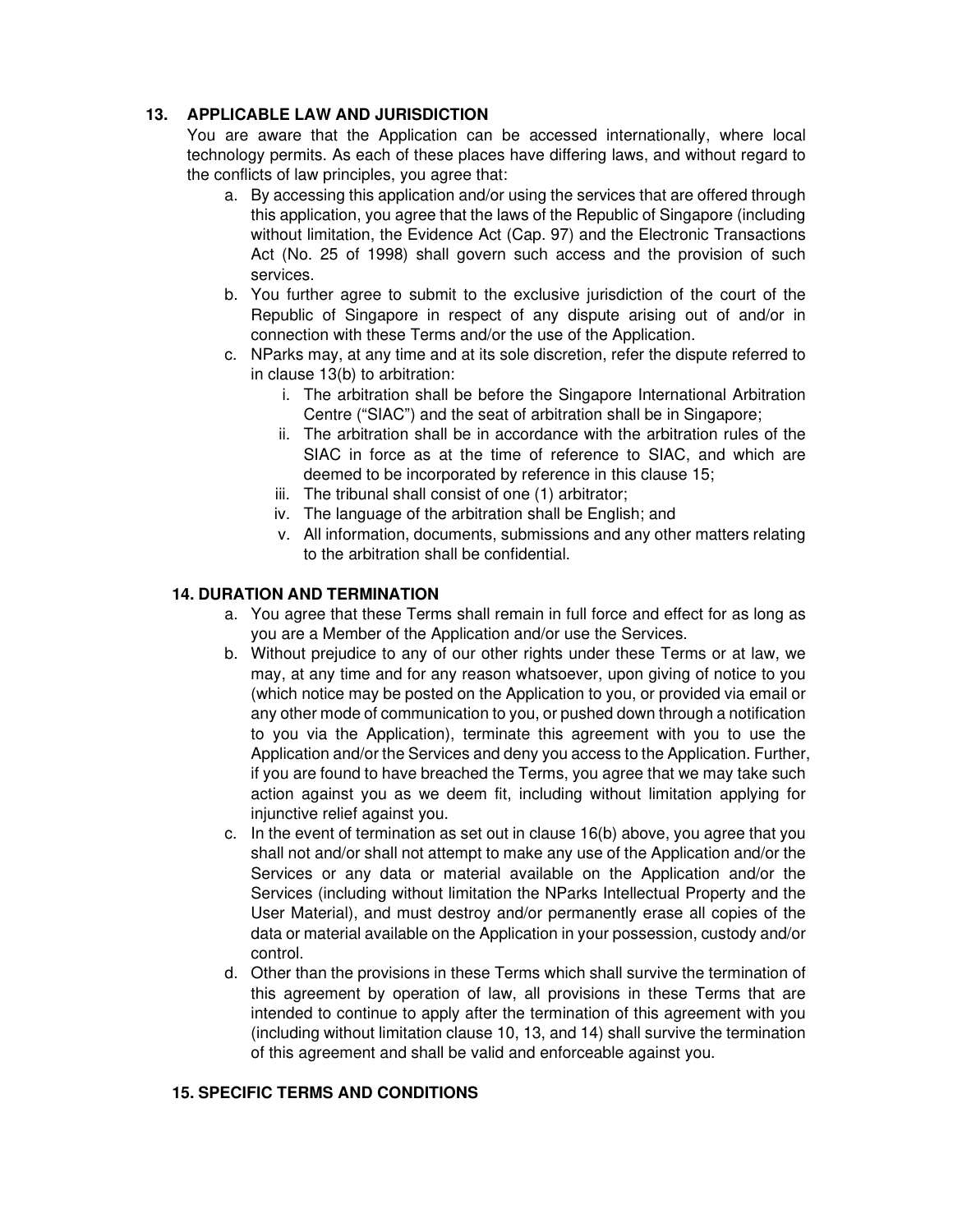- a. We may in our sole discretion from time to time impose and implement additional terms and conditions governing special events, special benefits, special mechanisms to win prizes such as lucky draws or services (whether temporary, permanent or otherwise) in connection with your Membership and the Application.
- b. If there is any conflict between these Terms and the additional terms and conditions, the former will prevail and apply and the latter will be deemed modified so far only as it is necessary to give effect to the provisions of these Terms.
- c. Unless otherwise provided by these Terms, nothing in these Terms will affect the validity and enforceability of our rights or remedies under any other terms and conditions which will continue to apply.

#### **16. GENERAL**

- a. Each of these Terms is severable and distinct from one another and if at any time, any one or more of these Terms or any part thereof is or becomes invalid, illegal or unenforceable, the validity, legality or unenforceability of the remaining provisions will not thereby be affected or impaired in any way.
- b. The rights and remedies provided in these Terms are cumulative and not exclusive of any other right or remedies (whether provided by law or otherwise).
- c. No failure on our part to exercise and no delay on our part in exercising any right or remedy under these Terms will operate as a waiver of such right or remedy, nor will any single or partial exercise of such right or remedy preclude any other or further exercise of such right or remedy or the exercise of any other right or remedy. Any waiver by us of our rights or remedies in respect of any terms under these Terms or any breach of these Terms on your part shall be in writing and may be given subject to such terms and conditions as we deem fit and is effective only in the instance and for the purpose for which it is given.

# **THE SCHEDULE**

# **I. THE APPLICATION / THE SERVICES**

- a. Name of Application: NParks Explore A Route Mobile Application
- b. Nature of Services / Application: This service is an integrated walking navigational mobile app, providing a curated trail for visitors with the use of Augmented Reality and Artificial Intelligence technology to enhance user experience when exploring NParks Trails.
- c. The Application has four (4) main features ("Services"):
	- i. Way-finding
	- ii. Info-edutainment
	- iii. User experience sharing
	- iv. Notifications (Push)

### **II. TERMS AND CONDITIONS RELATING TO APPLICATION DISTRIBUTION PLATFORMS**

a. This Application is distributed through the Apple Inc.®'s Apple App Store and Google, Inc. ®'s Google Play Store.